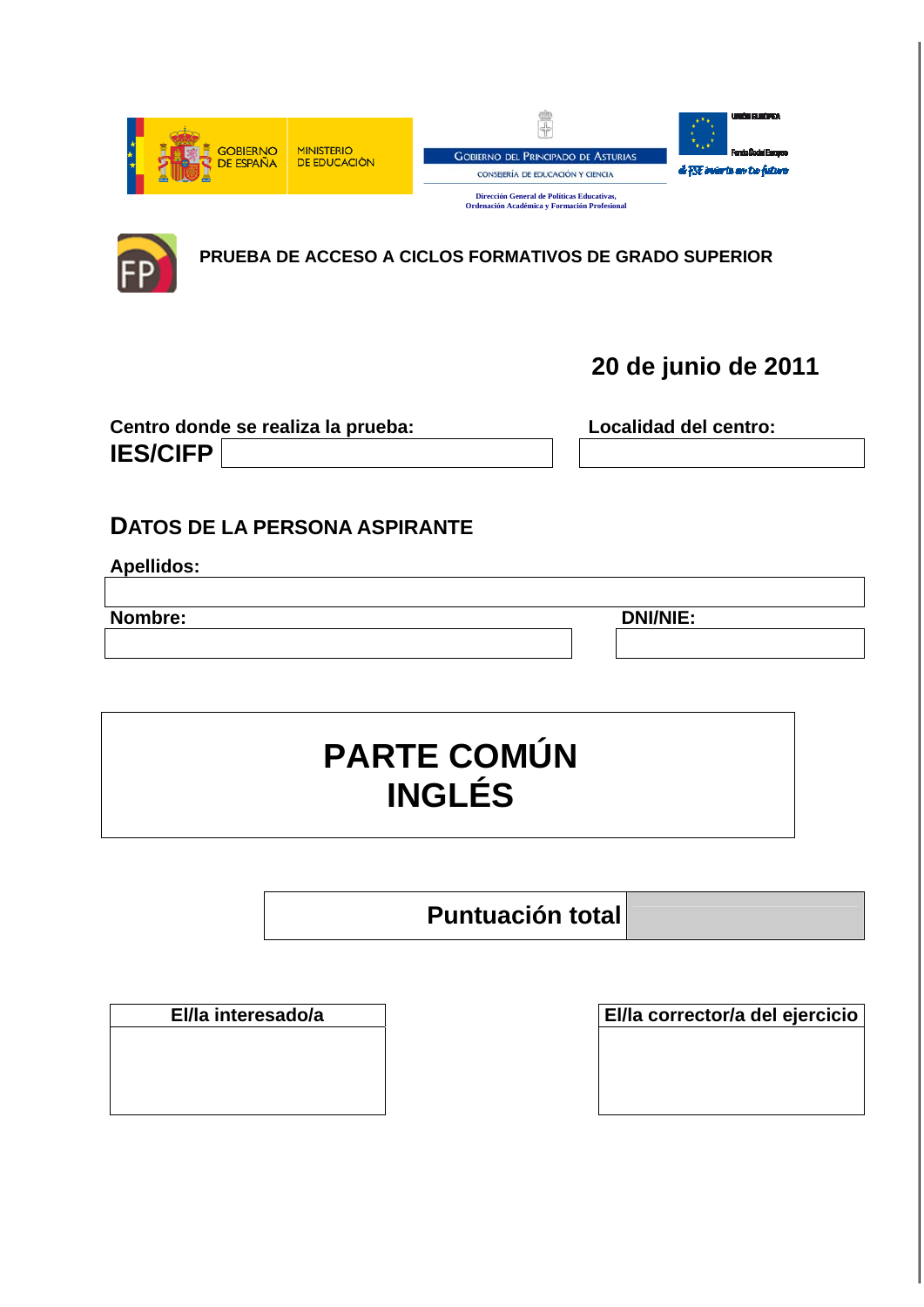# **INSTRUCCIONES GENERALES PARA EL USO DEL CUADERNILLO DE EXAMEN**

- − Escriba con letras mayúsculas los datos que se le piden en la portada.
- − No escriba en el espacio sombreado.
- − Para las respuestas, use los espacios en blanco existentes previstos al efecto.
- − Lea atentamente las instrucciones para la realización de cada ejercicio y los criterios de puntuación y calificación de cada pregunta o apartado.
- − Escriba las respuestas con letra clara.
- − Si se equivoca, tache el error con una línea: esta respuesta es un ejemplo.

#### **ESTRUCTURA DE LA PRUEBA**

La prueba se compone de un texto sobre el que se formulan 5 preguntas y un ejercicio de expresión escrita sobre un tema relacionado con el texto.

| <b>EJERCICIO</b> | <b>PUNTUACIÓN</b><br>MÁXIMA | <b>CRITERIOS</b>                                                                                                                                                                                                                                                                                 |
|------------------|-----------------------------|--------------------------------------------------------------------------------------------------------------------------------------------------------------------------------------------------------------------------------------------------------------------------------------------------|
|                  | 1 punto                     | Hasta 1 punto por contestar correctamente a la<br>pregunta, teniendo en cuenta la comprensión del<br>texto, la expresión y el no copiar directamente del<br>texto.                                                                                                                               |
| 2                | 1 punto                     | Hasta 1 punto por contestar correctamente a la<br>pregunta, teniendo en cuenta la comprensión del<br>texto, la expresión y el no copiar directamente del<br>texto.                                                                                                                               |
| 3                | 1 punto                     | Hasta 1 punto por contestar correctamente a la<br>pregunta, teniendo en cuenta la comprensión del<br>texto, la expresión y el no copiar directamente del<br>texto.                                                                                                                               |
| 4                | 1 punto                     | Hasta 1 punto por el dominio léxico.                                                                                                                                                                                                                                                             |
| 5                | 2 puntos                    | Hasta 2 puntos por el correcto<br>de<br>manejo<br>estructuras gramaticales.                                                                                                                                                                                                                      |
| 6                | 4 puntos                    | 4 puntos por la expresión escrita,<br>Hasta<br>coherencia, fluidez, organización, creatividad,<br>corrección, claridad y adecuación. Se valorará<br>negativamente no alcanzar el mínimo de palabras<br>requerido (entre 70 y 120), parafrasear el texto y<br>no ceñirse al tema de la redacción. |

# **CRITERIOS DE CALIFICACIÓN**

**LOS PERSONAS ENCARGADAS DE LA APLICACIÓN DE LA PRUEBA LES ADVERTIRÁN DEL TIEMPO DE FINALIZACIÓN DE LA MISMA 5 MINUTOS ANTES DE SU CONCLUSIÓN.** 

**DISPONE DE UNA HORA PARA LA REALIZACIÓN DE TODOS LOS EJERCICIOS DE ESTA PARTE.**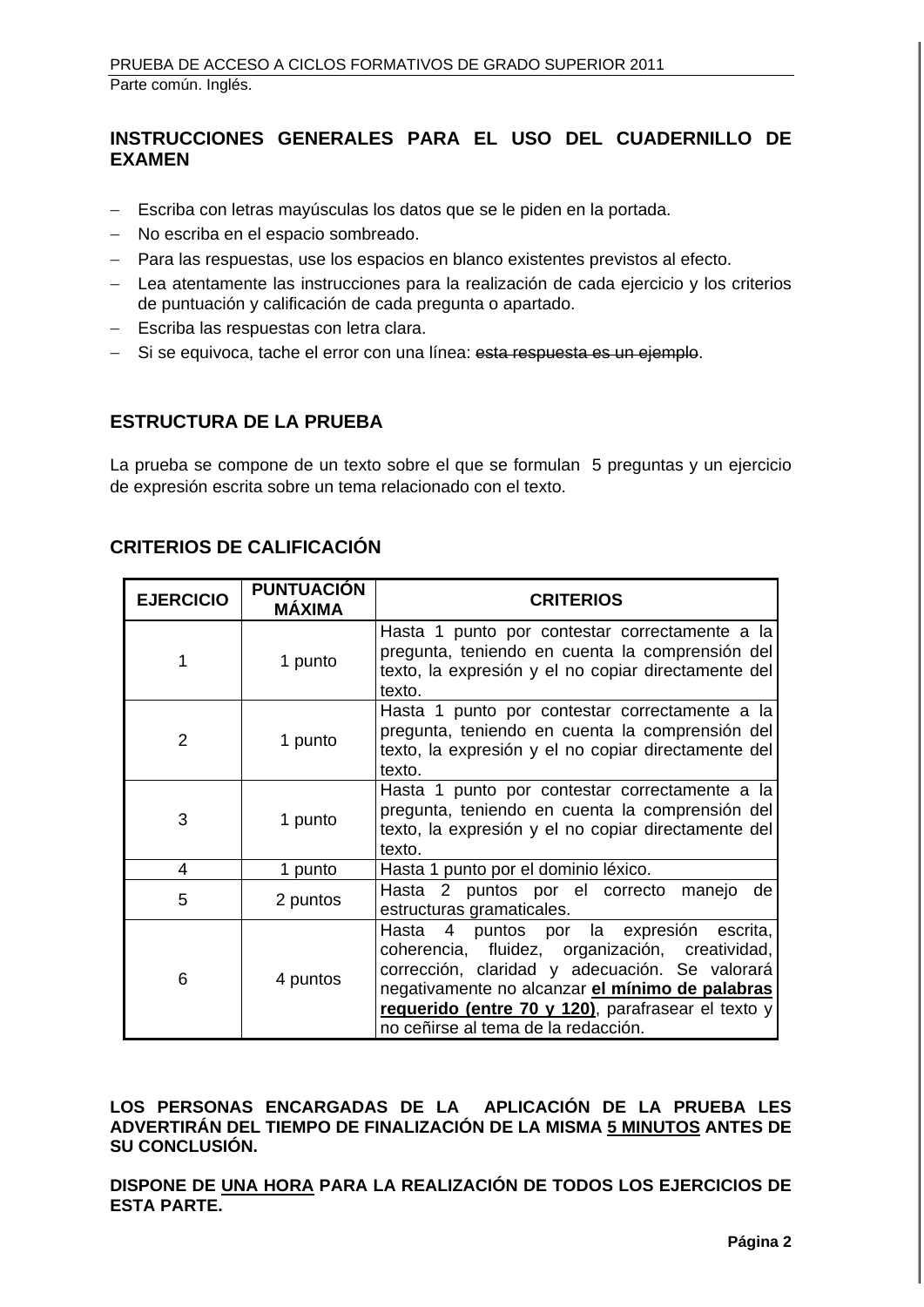# **READING**

Read the following text carefully and answer the questions.

# **RAISING KATIE**

## *WHAT ADOPTING A WHITE GIRL TAUGHT A BLACK FAMILY ABOUT RACE IN THE OBAMA ERA*

*Lots of eyes follow the girl when she is riding her bicycle around the playground in an upper-class suburb of Baltimore. But it isn't the girl who catches everybody's attention. It's the African-American man, Mark Riding, who is watching the girl's every move. "Nice riding" he says, when the fair-skinned girl turns to him, smiling. "Thanks, Daddy" she replies. People are clearly surprised.* 

*This black father and his adopted white daughter, Mark Riding and Katie Smith, are a strange family model for the people there. They still remember the time at a market when Mark Riding got angry with Katie, and attracted so many furious looks that he and his wife, Terri, 37, also African-American, thought "they are going to kill us". And the time when well-intentioned shoppers followed Mark and Katie out of the shopping centre to make sure the girl was all right and had no problems.* 

*Is it racism? The Ridings tend to think so. It's fashionable to say that the election of Barack Obama has brought the beginning of a post-racial America. In the past few months, the newspaper The Washington Post has declared "the end of white America"; not surprisingly, most white and black Americans no longer cite racism as a major social problem, according to recent polls.* 

*But the Ridings´ experience seems to contradict these popular notions of harmony. And adoption between races is particularly difficult. The number of white families adopting outside their race is growing while cases like Katie's—of a black family adopting a non-black child— are still exceptional.* 

#### *Adapted from Newsweek*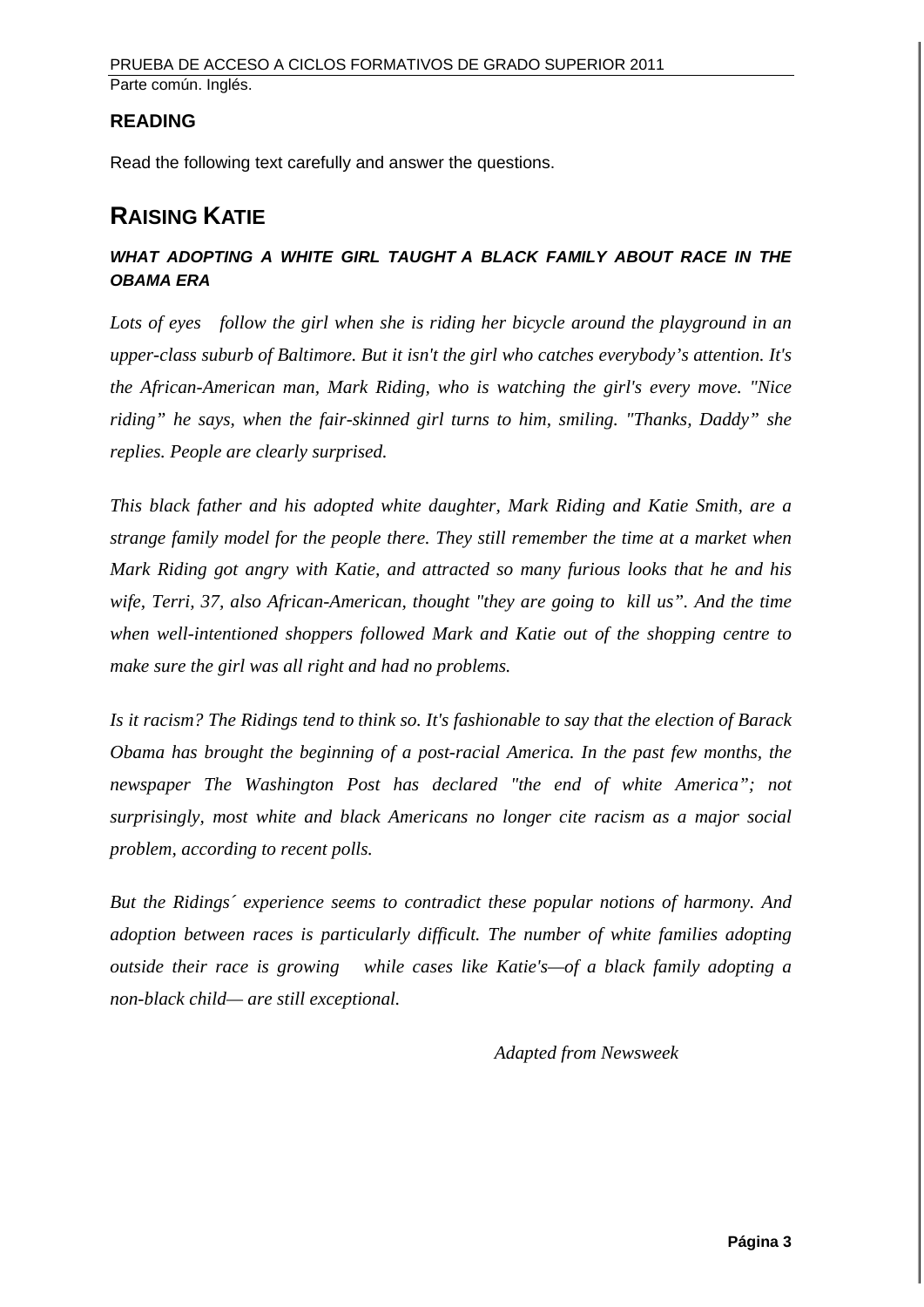#### **READING**

# **Answer these questions in your own words. Base your answers on the information from the text.**

1. What have the Ridings learnt after adopting their white girl? (1 point)

2. What do the press and the American society in general think about racism in America? (1 point)

3. Is it common for a black family to adopt a white girl in today's American society? (1 point)

#### **VOCABULARY**

4. Find words in the text that mean: (1point in total ; 0.25 each correct answer)

- An area where people live which is away from the centre of a town or city  $(1<sup>st</sup>$ paragraph)

- Skin that is very light in colour  $(1<sup>st</sup>$  paragraph)

 $\frac{1}{\sqrt{2\pi\sigma^2(1-\sigma^2)(1-\sigma^2)(1-\sigma^2)(1-\sigma^2)(1-\sigma^2)(1-\sigma^2)(1-\sigma^2)(1-\sigma^2)(1-\sigma^2)(1-\sigma^2)(1-\sigma^2)(1-\sigma^2)(1-\sigma^2)(1-\sigma^2)(1-\sigma^2)(1-\sigma^2)(1-\sigma^2)(1-\sigma^2)(1-\sigma^2)(1-\sigma^2)(1-\sigma^2)(1-\sigma^2)(1-\sigma^2)(1-\sigma^2)(1-\sigma^2)(1-\sigma^2)(1-\sigma^2)(1-\sigma^2)(1-\sigma^2)(1-\sigma^2)(1-\sigma^2)(1-\sigma^2)(1-\sigma^2)(1-\sigma^2)($ 

\_\_\_\_\_\_\_\_\_\_\_\_\_\_\_\_\_\_\_\_\_\_\_\_\_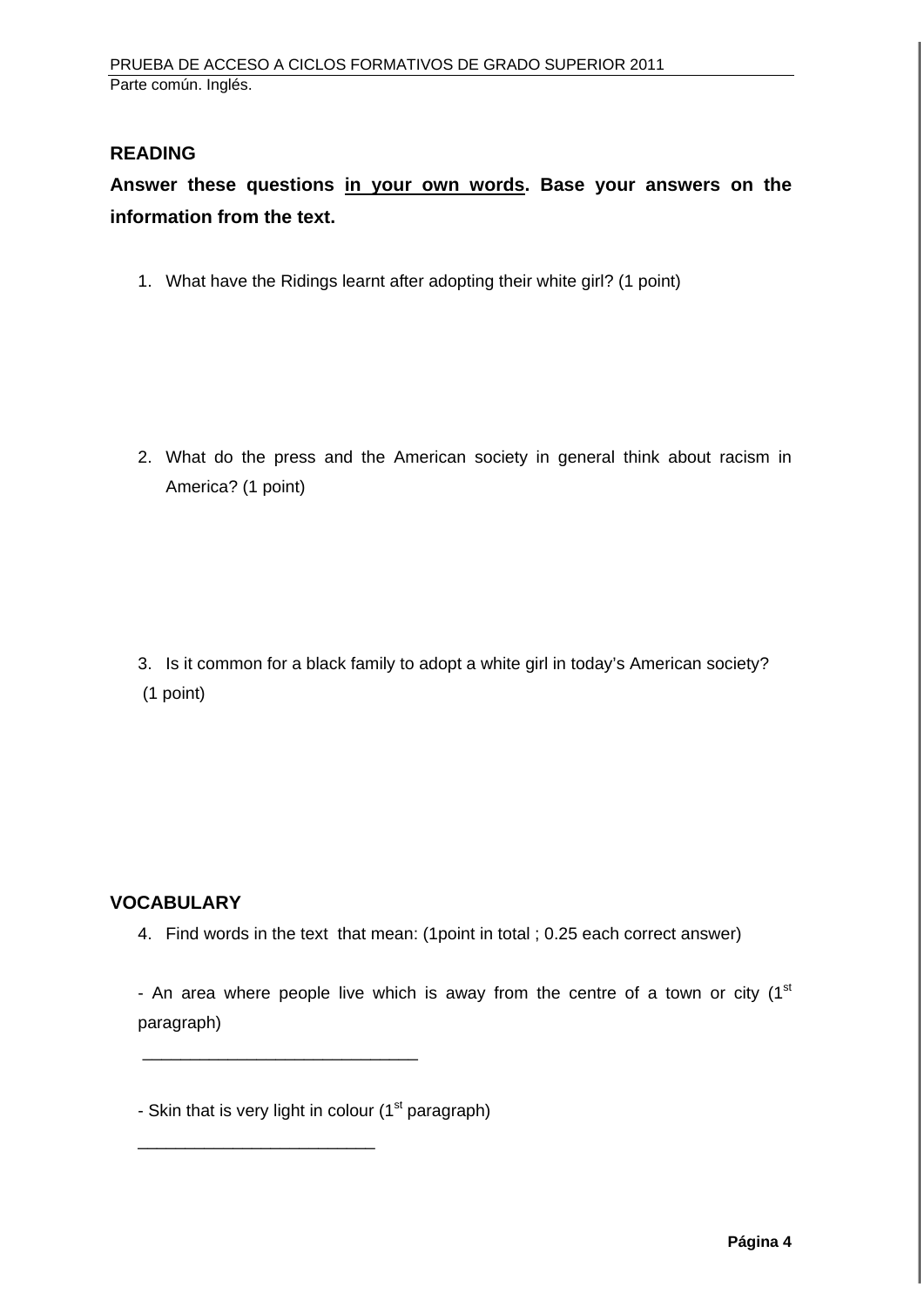Parte común. Inglés.

- Angry  $(2<sup>nd</sup>$  paragraph)

- Modern (3<sup>rd</sup> paragraph)

\_\_\_\_\_\_\_\_\_\_\_\_\_\_\_\_\_\_\_\_\_\_\_\_\_\_\_\_\_

\_\_\_\_\_\_\_\_\_\_\_\_\_\_\_\_\_\_\_\_\_\_\_\_\_\_\_\_\_

## **GRAMMAR**

- 5. Complete the sentences with information from the text (2 points)
- People are clearly surprised **when** ……………………………………………..............
- Mark Riding**, whose** ………………………………………………………………………

#### **WRITING**

6. Write an opinion essay on the topic below, **70 - 120 words**: (4 points)

#### *Is Spain a racist country? Give your opinion*

You can follow this outline:

- 1<sup>st</sup> paragraph: State the topic and your opinion
- 2<sup>nd</sup> paragraph: support your opinion with facts and examples.
- 3<sup>rd</sup> paragraph: summarize and restate your opinion.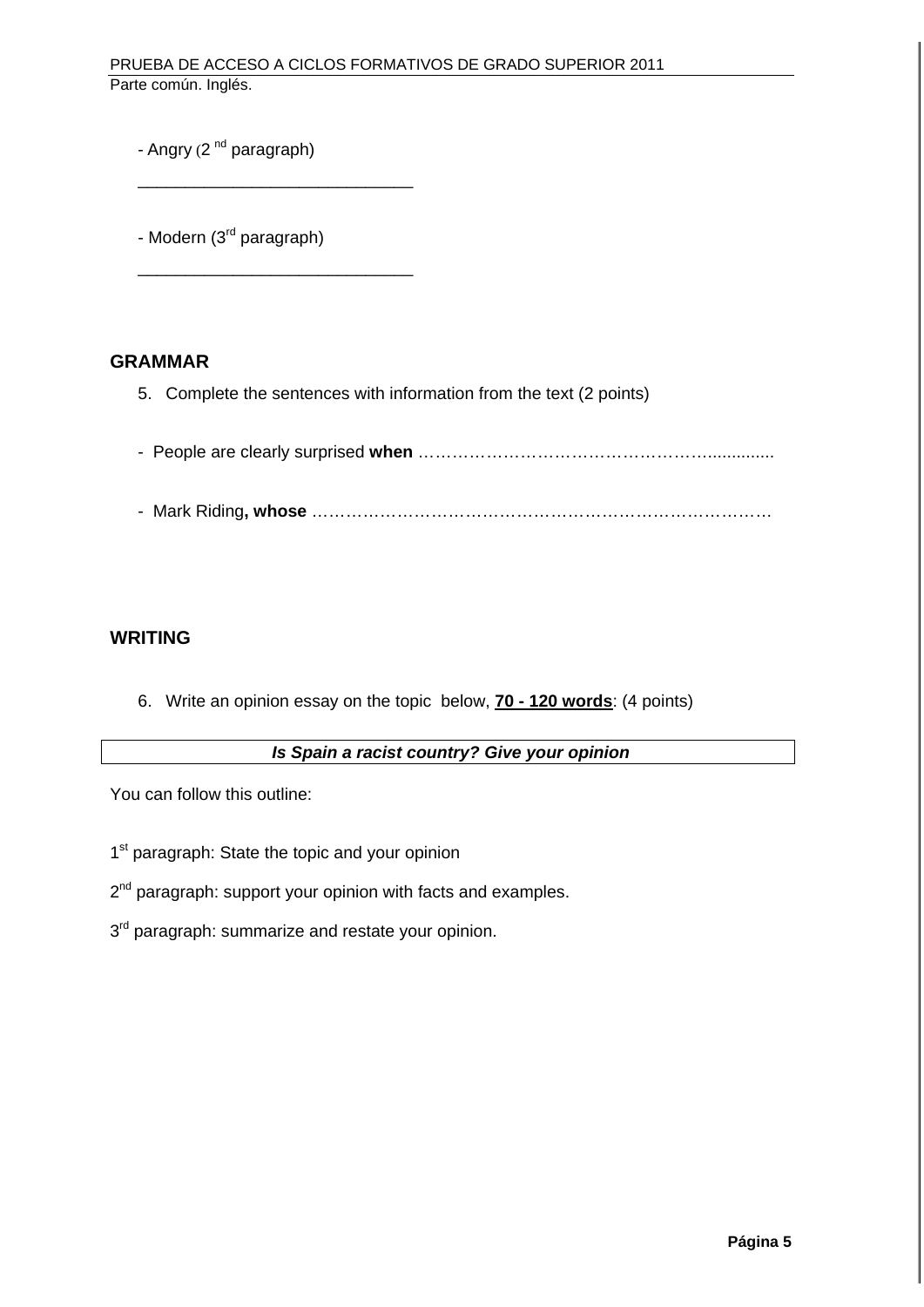Parte común. Inglés.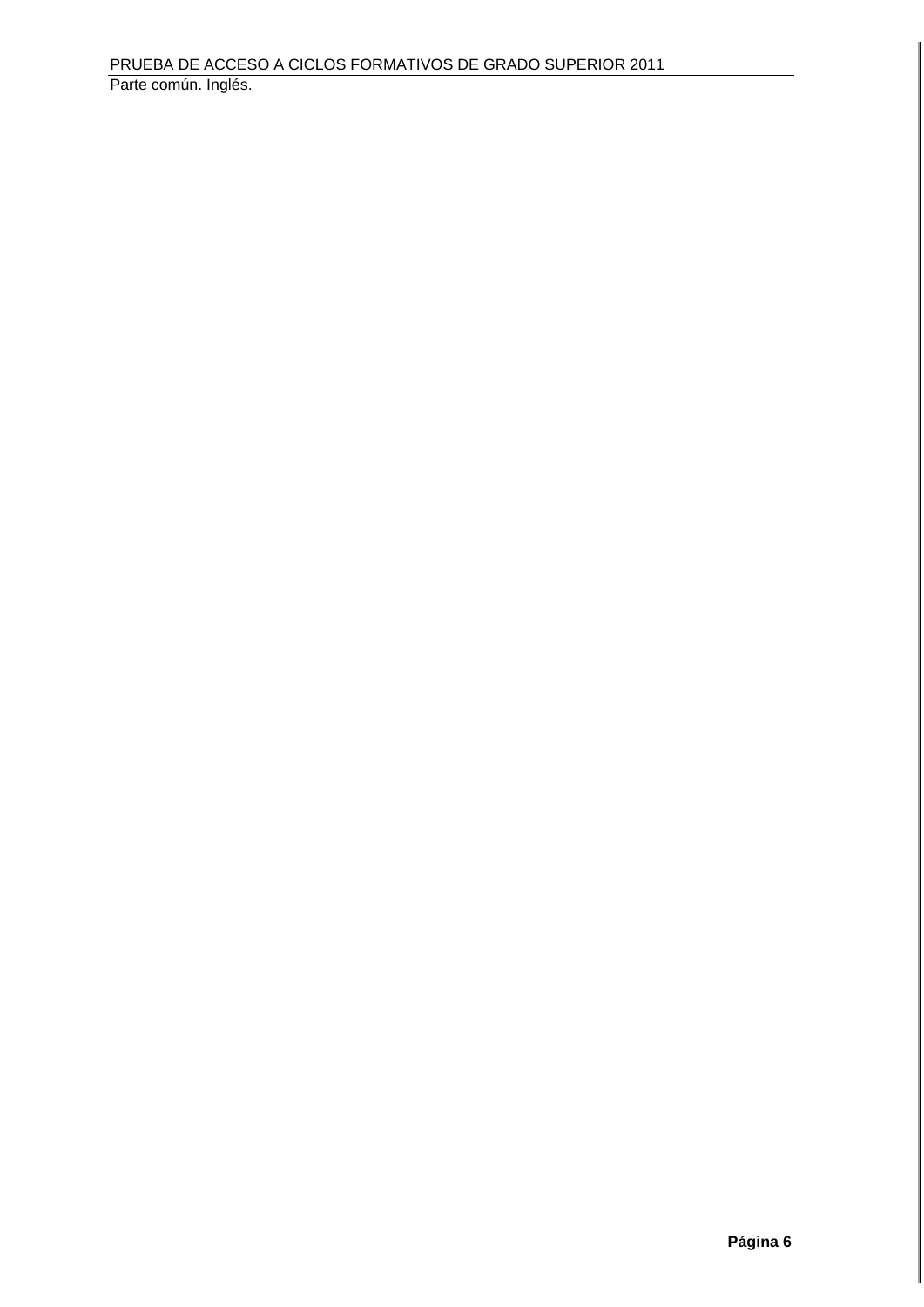**¡Enhorabuena por haber terminado la prueba!**